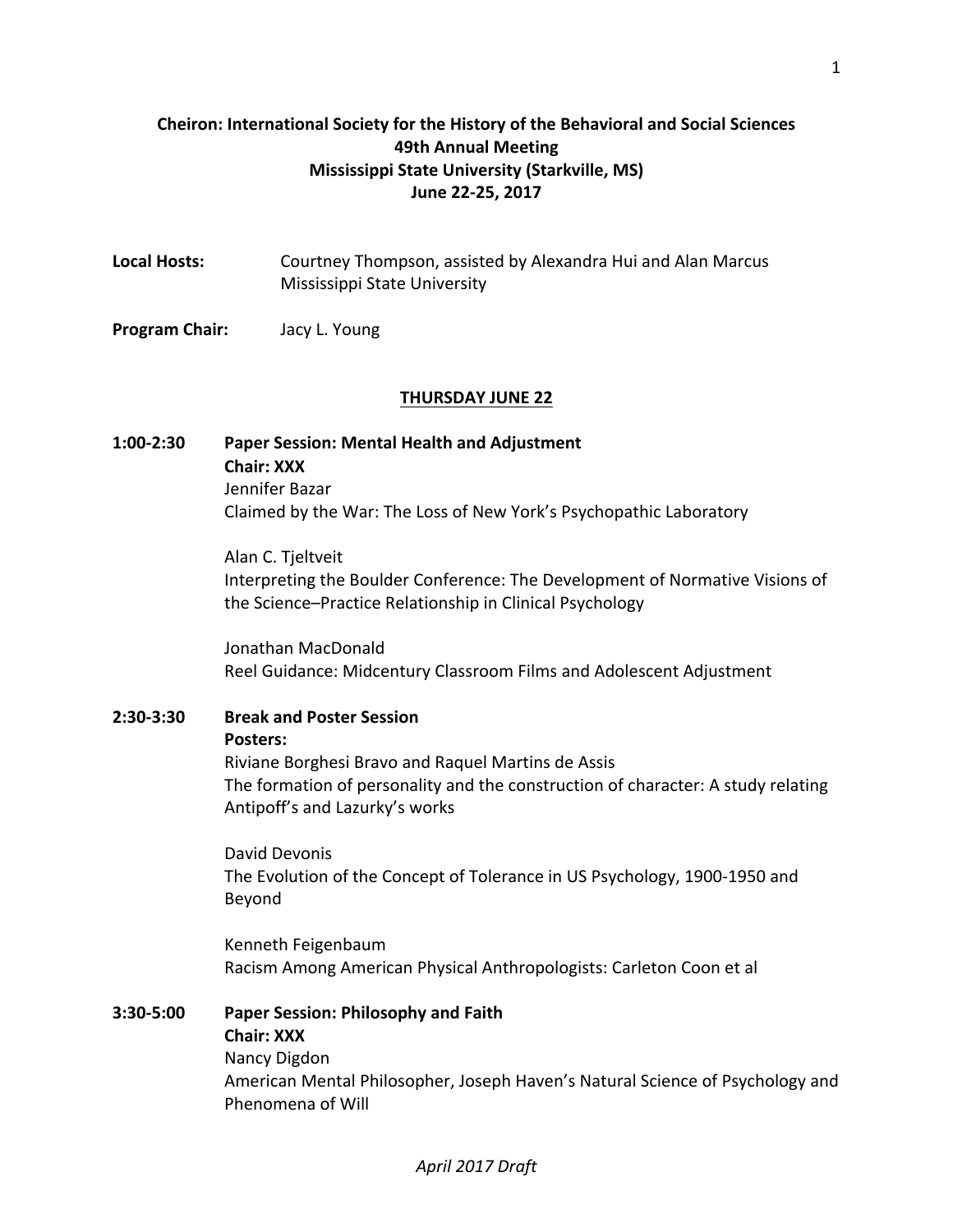Robert Kugelmann Pragmatism and Thomism: The Personal and Professional Relationship between Adolf Meyer and Thomas Verner Moore

Elissa Rodkey and Krista Rodkey Family, Friends, and Faith-Communities: Intellectual Community and the Benefits of Unofficial Networks for Marginalized Scientists

#### **5:30-9:00 Reception at Alan Marcus'**

#### **FRIDAY JUNE 23**

- **7:15-8:30 Breakfast**
- **8:30-8:45 Welcome from Local Host, Courtney Thompson**
- **8:45-10:15 CONCURRENT SESSIONS Paper Session 1: Psychoanalysis Chair: XXX**

Kenneth Feigenbaum Freud's Acceptance of the Goethe prize: A Daydream About Goethe's Sexual Orientation

Rémy Amouroux Was the French Psychoanalyst Marie Bonaparte (1882-1962) a Freudian Orthodox?

Kate Harper Psychoanalysis: A Case Study in Borrowed Knowledge and Interdisciplinarity

**Paper Session 2: Contemporary Issues in Social Science Chair: XXX** Stephanie Pache Violence as Health Issue: A Political History (United States, 1980-2010)

Jill Morawski On Replication: Is the Current "Crisis" Repeating the Past?

Jacy L. Young and Peter Hegarty Sexual Harassment and the Sexual Politics of Experimental Social Psychology

**10:15-10:30 BREAK**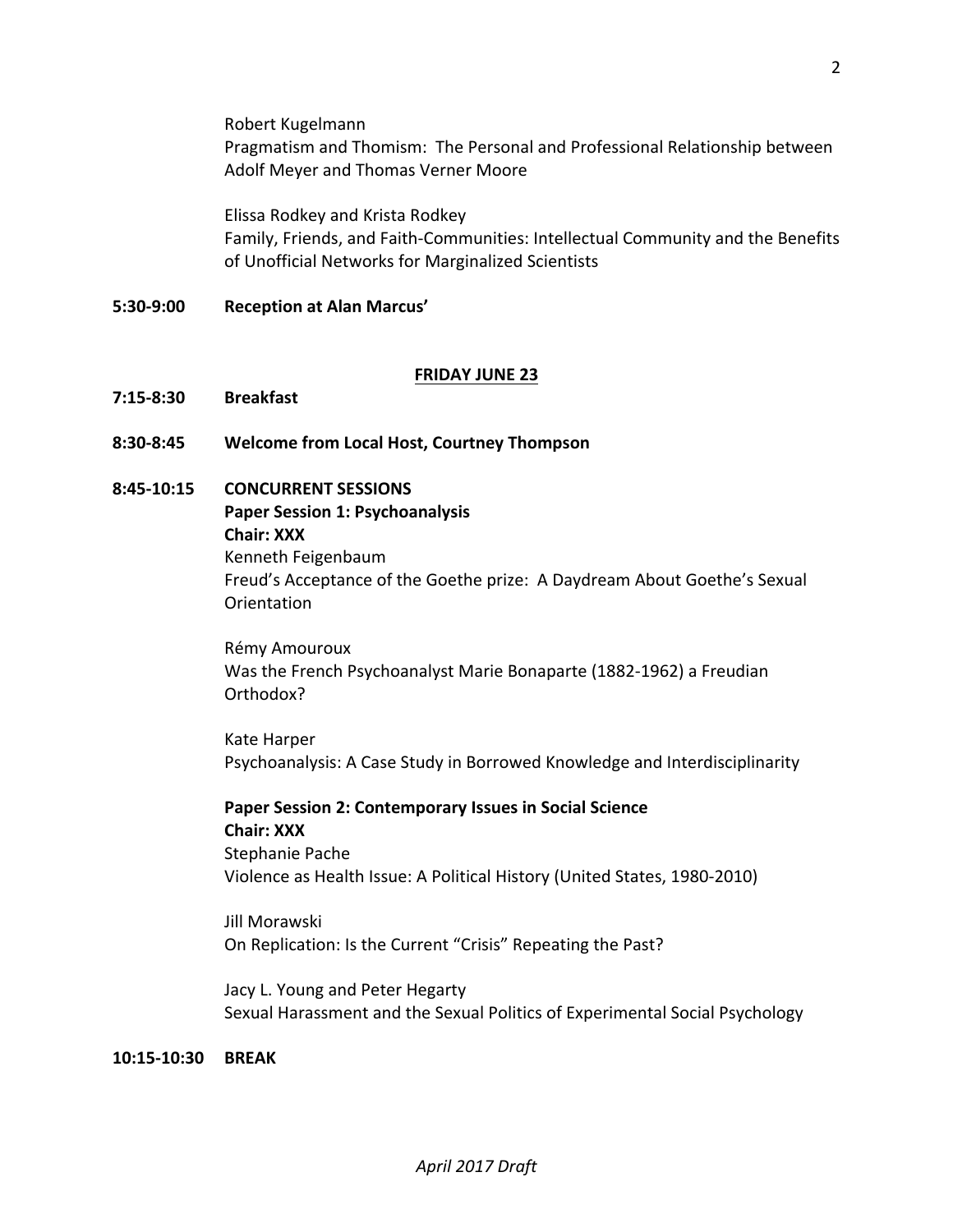#### **10:30-12:00 CONCURRENT SESSIONS**

Paper Session 1: Heads, Brains, and Minds **Chair: XXX** Erica Lilleleht Butting Heads? Gendering the Theories and Practices of American Phrenology

Tabea Cornel Left-Handed Complements: Forging Connections between Handedness, Speech Ability, and Brain Asymmetry around 1900

Shayna Fox Lee Psychology's Own Mindfulness: Ellen Langer, the Rise of Scientific Interest in Meditation, and the Social Politics of Researching 'Active Noticing'

# **Paper Session 2: Social Science Chair: XXX**

Lawrence T. Nichols Louisa Catherine Pinkham: Integrating Psychological Therapies with Sociological Practice

Lauren Kapsalakis A Community Test-Tube of American Civilization: Burt and Ethel Aginskys' Social Science Field Laboratory (1939-1947)

Leila Zenderland Producing Transnational Social Science in a Segregated City: Studying "Race and Culture" at Fisk

#### **12:00-1:15 Lunch**

### **1:15-2:30 Elizabeth Scarborough Lecture Chair: Jacy L. Young**

Katherine Crawford, Vanderbilt University XXXXX

#### **2:30-2:45 BREAK**

**2:45-4:30** Symposium: One Tree with Two Trunks: The Intertwining Histories of **Criminology and Psychology Chair: David Devonis** Courtney Thompson The Profile Which Speaks: From the Anatomical to the Psychological in the History of Criminology

#### *April 2017 Draft*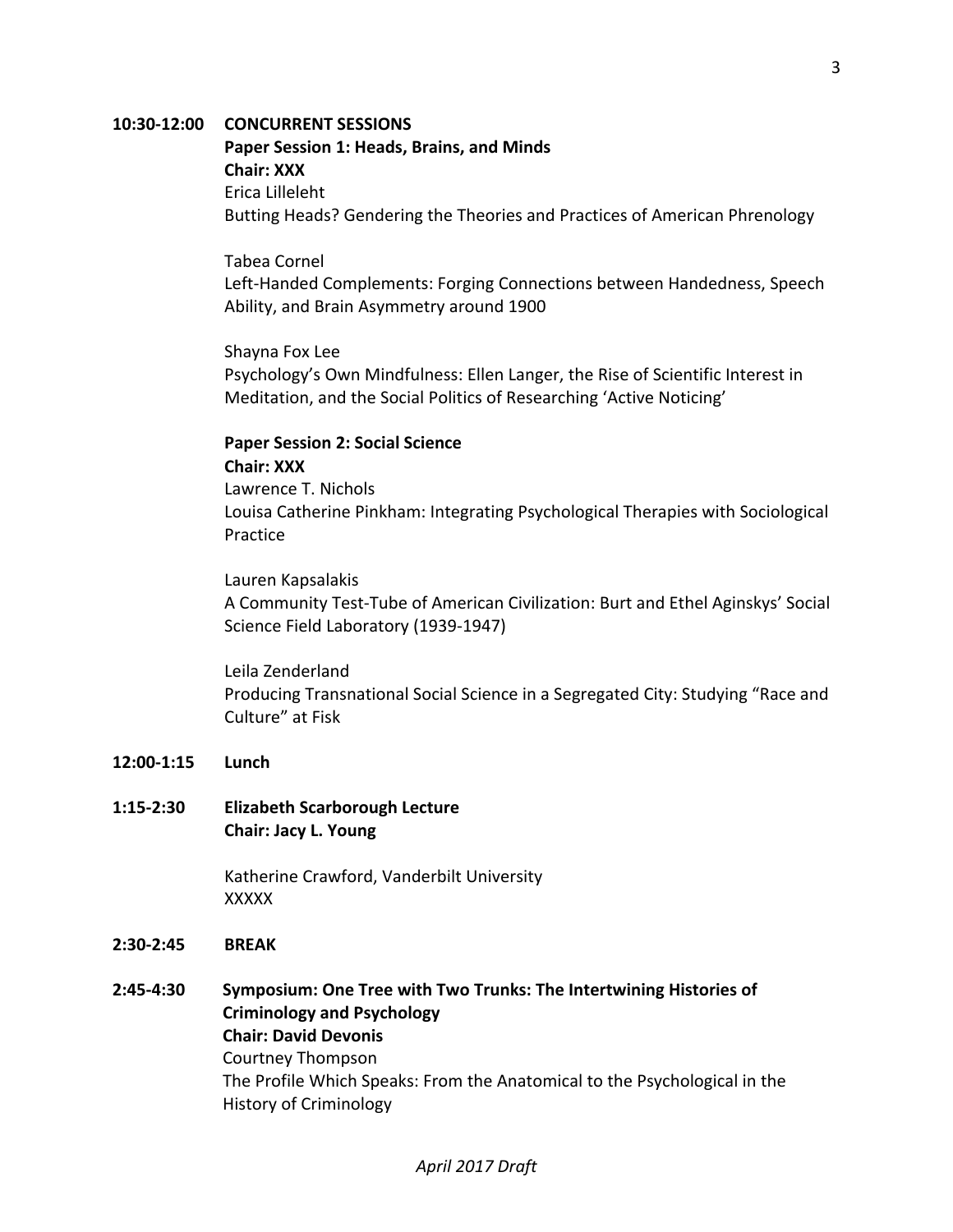David Devonis

Sources of Eclecticism in Prison Reform: Angie Lillian Kellogg's Reviews of the Literature Regarding Crime, Punishment, and Prisons in the *Psychological Bulletin*, 1914-1920

Phyllis Wentworth Criminology and Psychology in the mid-1960s: The Case of the Draper Project

Discussant: David Devonis

#### **4:30-4:45 BREAK**

## **4:45-6:15 Paper Session: Philosophical, Theoretical, and Critical Perspectives Chair: XXX**

Michael R.W. Dawson, Cor Baerveldt, and Evan Shillabeer Training Generalist Scientists: Joseph R. Royce, Ludwig von Bertalanffy, and Their Plan for the Core Seminar of a Theoretical Psychology Center

Saulo de Freitas Araujo The Relevance of the History of Psychology to Theoretical and Philosophical Psychology

Chetan Sinha The Politics of Indigenous Psychology in India: Critical Perspective

#### **6:15-6:30 BREAK**

## **6:30-7:30 Cheiron Film Night** Cathy Faye, Lizette Royer Barton, and Jodi Kearns The IQ Zoo

#### **SATURDAY JUNE 24**

#### **7:15-8:30 Breakfast**

**8:30-10:30 Paper Session: Sex, Gender, and Sexuality Chair: XXX** José María Gondra O.H. Mowrer's First Research Project: The Missouri "Sex Questionnaire"

> Rodrigo Lopes Miranda, Ana Maria Del Grossi Ferreira Mota, and Robson Batista Dias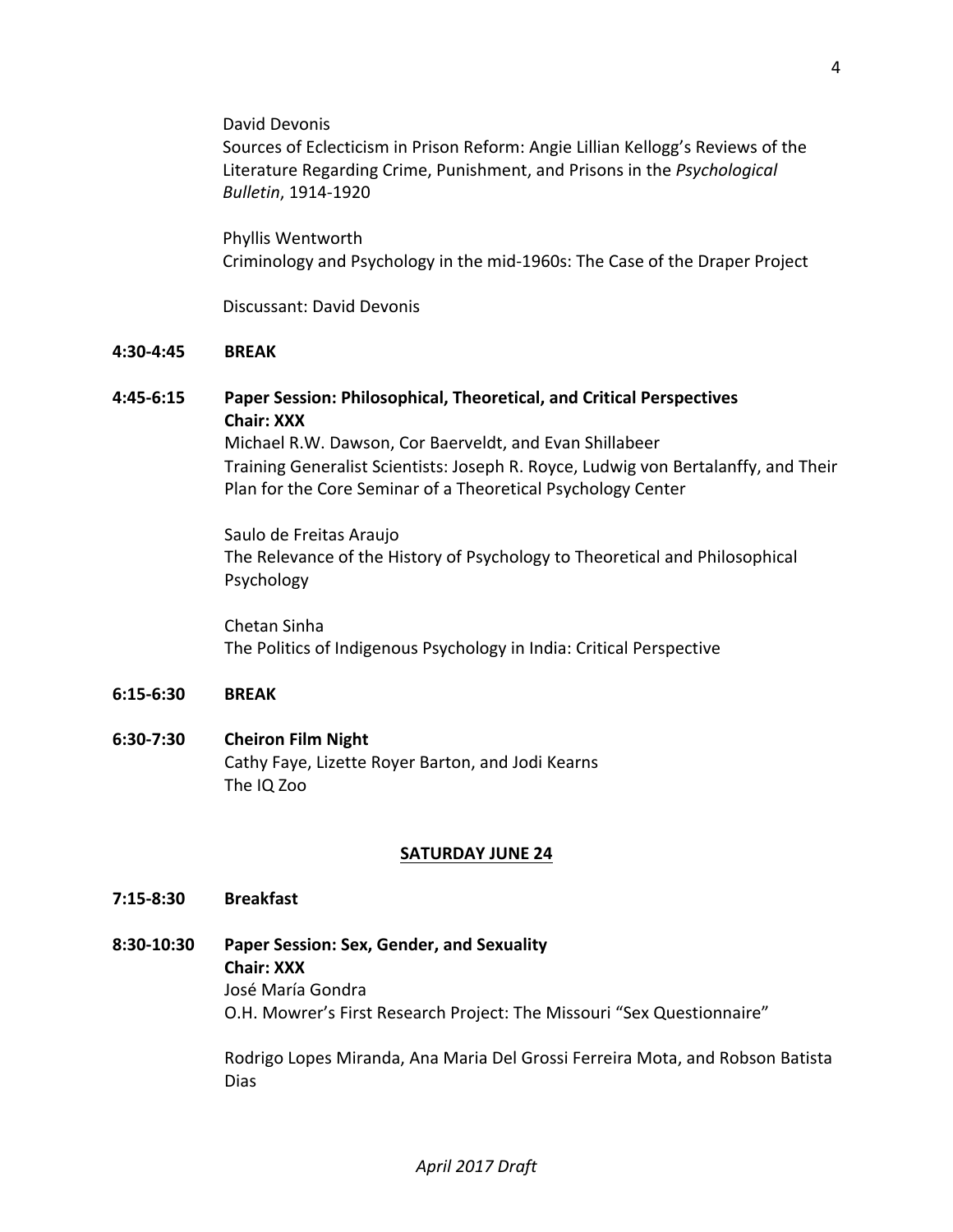"Adjustment Problems" and "Mental Health" in the Arquivos Brasileiros de Psicotécnica (1949-1968): A Case Study on Homosexuality

Saskia Bultman Gendered Articulations of Self: The Rorschach Reports of Patients in a Dutch Psychiatric Clinic, c. 1956-1968

James Walkup AIDS, Psychotherapy, and Struggles Over the "Gay Mind"

### **10:30-10:45 BREAK**

**10:45-11:45 Business Meeting**

### **11:50 CHEIRON TRIP**

**Mississippi Delta Excursion with Lunch on the Road Including stops at:** Museum of the Mississippi Delta in Greenwood, the Delta Blues Museum in Clarksdale, the Crossroads Art and Cultural Center, the Hopson Plantation and Commissary, and the Ground Zero Blues Club

- **7:30-8:30 Pre-Banquet Reception**
- **8:30-10:30 Banquet**

## **SUNDAY JUNE 25**

- **7:15-9:00 Breakfast**
- 9:00-10:30 Roundtable: The View from Mississippi: Diversity in Research and Activism in **the Social Sciences Organizer and Moderator:** Courtney Thompson, Assistant Professor, History Rachel Allison, Assistant Professor, Sociology Carolyn Holmes, Assistant Professor, Political Science and Public Administration Kimberly Kelly, Director, Gender Studies; Associate Professor, Sociology Nicole Rader, Associate Dean, College of Arts & Sciences; Associate Professor, Sociology

#### **10:30-10:45 BREAK**

**10:45-12:45 Paper Session: 19th and Early 20th Century Psychology Chair: XXX** Arthur Arruda Leal Ferreira and Fabiano dos Santos Castro 'Techniques of the Self' and Experimental Introspection in the  $19<sup>th</sup>$  Century: The Study of Edward Bradford Titchener's (and Other Authors') Text Books